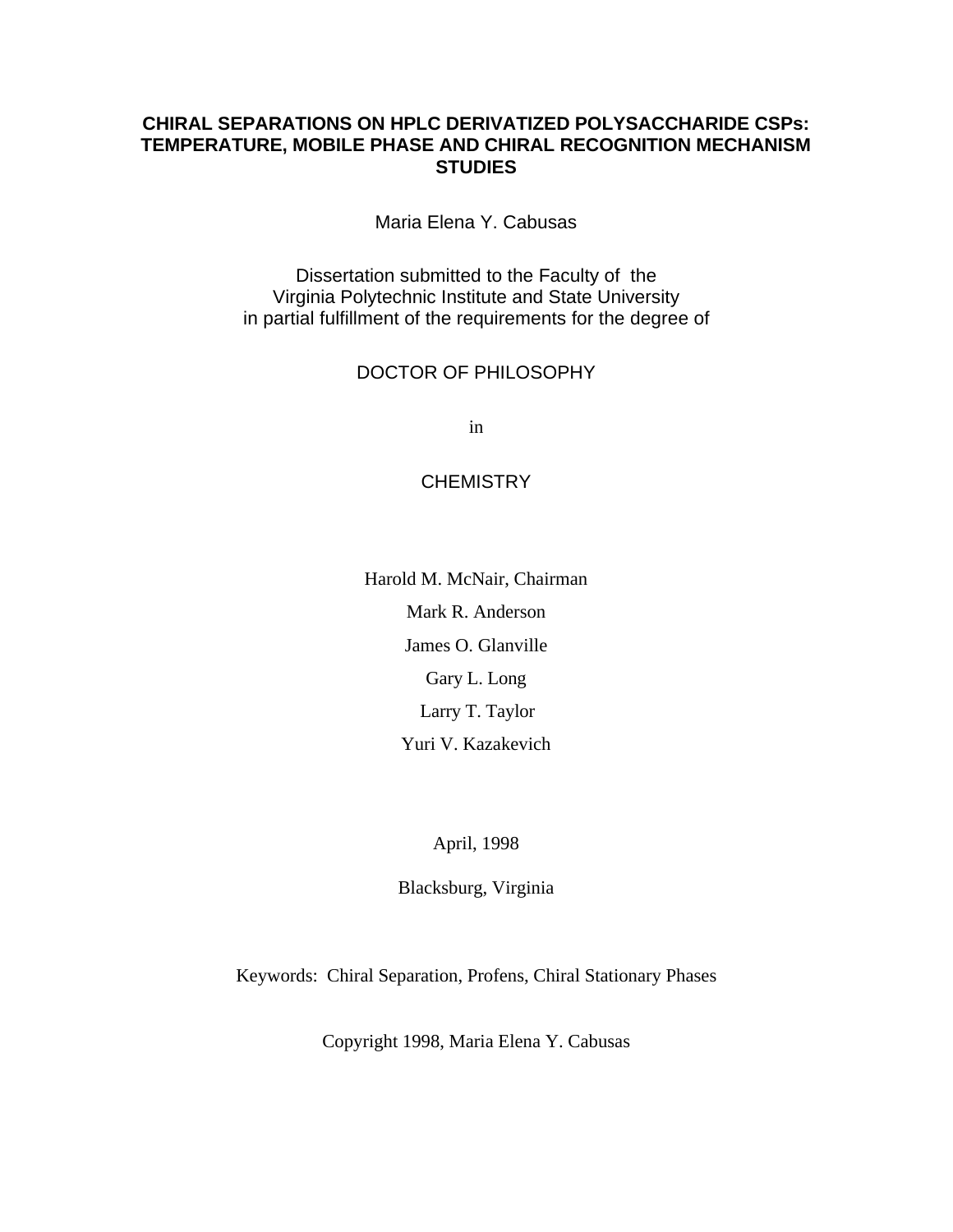# **CHIRAL SEPARATIONS ON HPLC DERIVATIZED POLYSACCHARIDE CSPs: TEMPERATURE, MOBILE PHASE AND CHIRAL RECOGNITION MECHANISM STUDIES**

Maria Elena Y. Cabusas

#### (ABSTRACT)

 Direct chiral separations of the non-steroidal drugs of 2-methylarylpropionic acids (profens) on the chiral stationary phases (CSPs) of amylose tris(3,5-dimethylphenylcarbamate), Chiralpak AD, and cellulose tris(3,5-dimethylphenylcarbamate), Chiralcel OD, were investigated. Chiralpak AD and Chiralcel OD are CSPs coated on silica gel and have the same type of constituents. However, they have different higher order structures arising from their different arrangements of the glucose units, i.e., the former has an  $\alpha$ -(1,4)-D-glucose linkage and the latter has a  $\beta$ -(1,4)-D-glucose linkage. The orders of optimum enantioselectivity of racemic acids were reversed on the two CSPs which demonstrated that the enantioseparating abilities of these CSPs are complementary. This phenomenon also confirmed that the chiral recognition abilities of both CSPs were dependent on their higher order structures.

 Mechanisms for retention and chiral recognition for the separation of racemic 2 methylarylpropionic acids on Chiralpak AD and Chiralcel OD were explored. In depth studies of the dependence of retention and enantioselectivity on temperature and mobile phase compositions were made. The thermodynamic parameters, the differences in free energy, enthalpy, and entropy of association between enantiomers and the CSP were evaluated.

 The results indicated that the retention of racemic acids on both CSPs is mainly dependent on the hydrogen bonding interaction between the acid proton of the carboxyl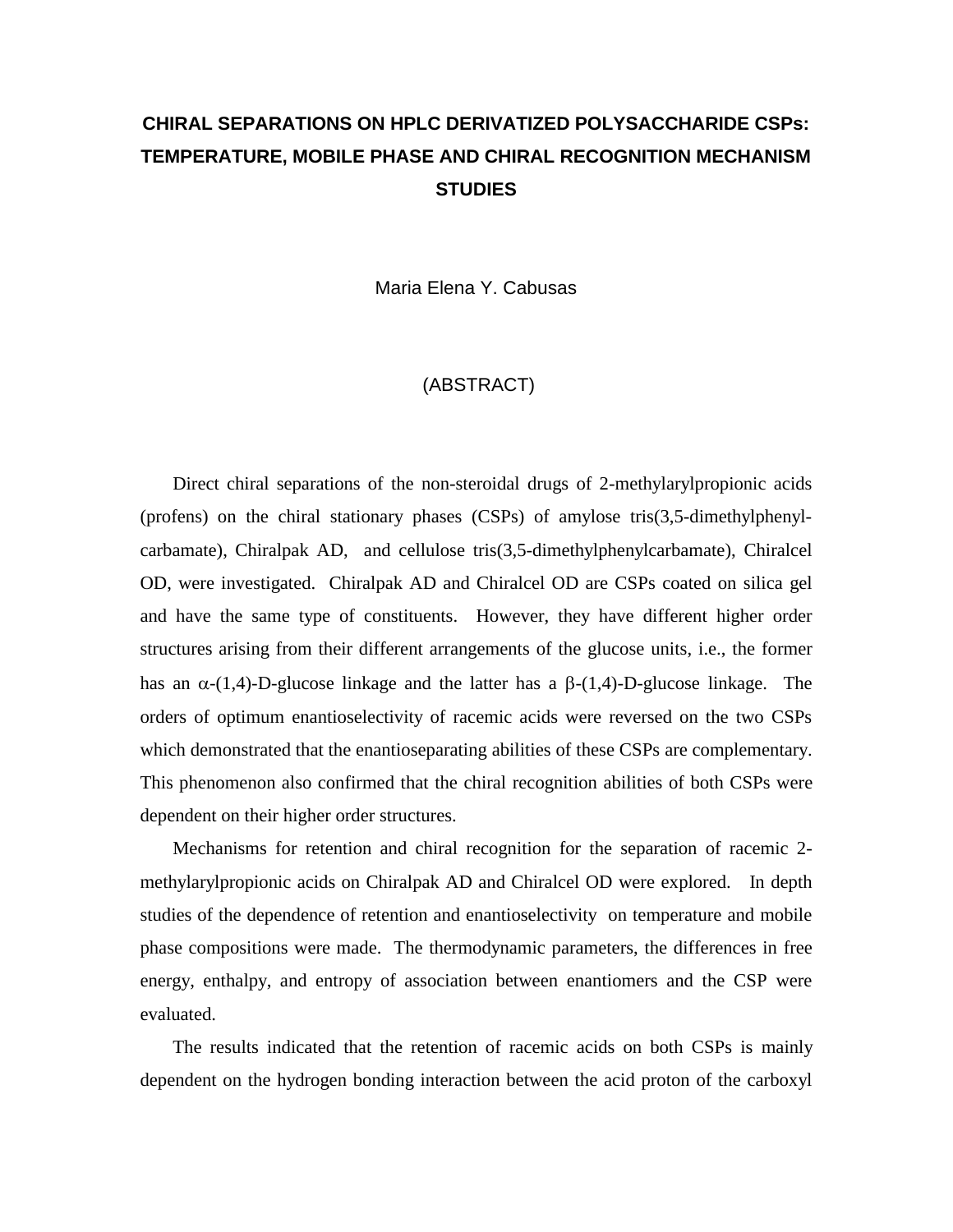moiety of the analyte and the carbonyl oxygen of the carbamate moiety of the CSP. The chiral recognition mechanism for Chiralpak AD involves: (1) the formation of transient diastereomeric analyte-CSP complexes through hydrogen bonding interactions between the carboxyl and the carbamate moieties of the acid and CSP, respectively; (2) stabilization of these complexes by insertion of the aromatic portion of the analytes into the chiral cavities of the CSP, as well as  $\pi$ - $\pi$ , dipole-dipole, and additional hydrogen bonding interactions between analyte and CSP; and (3) chiral discrimination between enantiomer analytes arising from the additional hydrogen bond between analyte and CSP.

 For Chiralcel OD, the chiral recognition mechanisms involve: (1) the formation of transient diastereomeric analyte-CSP complexes through hydrogen bonding interactions between the carboxyl and the carbamate moieties of the acid and CSP, respectively; (2) stabilization of these complexes by insertion of the aromatic portion of the analytes into the chiral cavities of the CSP, as well as  $\pi$ - $\pi$  and dipole-dipole interactions between analyte and CSP; and (3) chiral discrimination due to: (a) the difference in the steric fit of enantiomers into the chiral cavity of the CSP (entropy controlled); and (b) dipole-dipole or  $\pi$ - $\pi$  interactions between enantiomer analytes and CSP (enthalpy controlled).

 Chromatographic and quantitative thermodynamic data showed that there are at least two different chiral recognition mechanisms for Chiralcel OD. One mechanism was characterized by negative values for the enthalpy and entropy differences of the association between enantiomers and CSP that classifies the enantioseparation to be enthalpy controlled. This behavior was exhibited by racemic 2-methylarylpropionic acids with fused rings that were favorably separated at low temperatures. The other mechanism was associated with positive values for the enthalpy and entropy differences of the association between enantiomers and CSP, and the enantioseparation is said to be entropy controlled. The analytes with "free" phenyl moieties favored high temperatures for their enantioseparations.

 Both studies on the effects of temperature and mobile phase composition also indicated that the higher order structures of CSPs influence their chiral recognition abilities.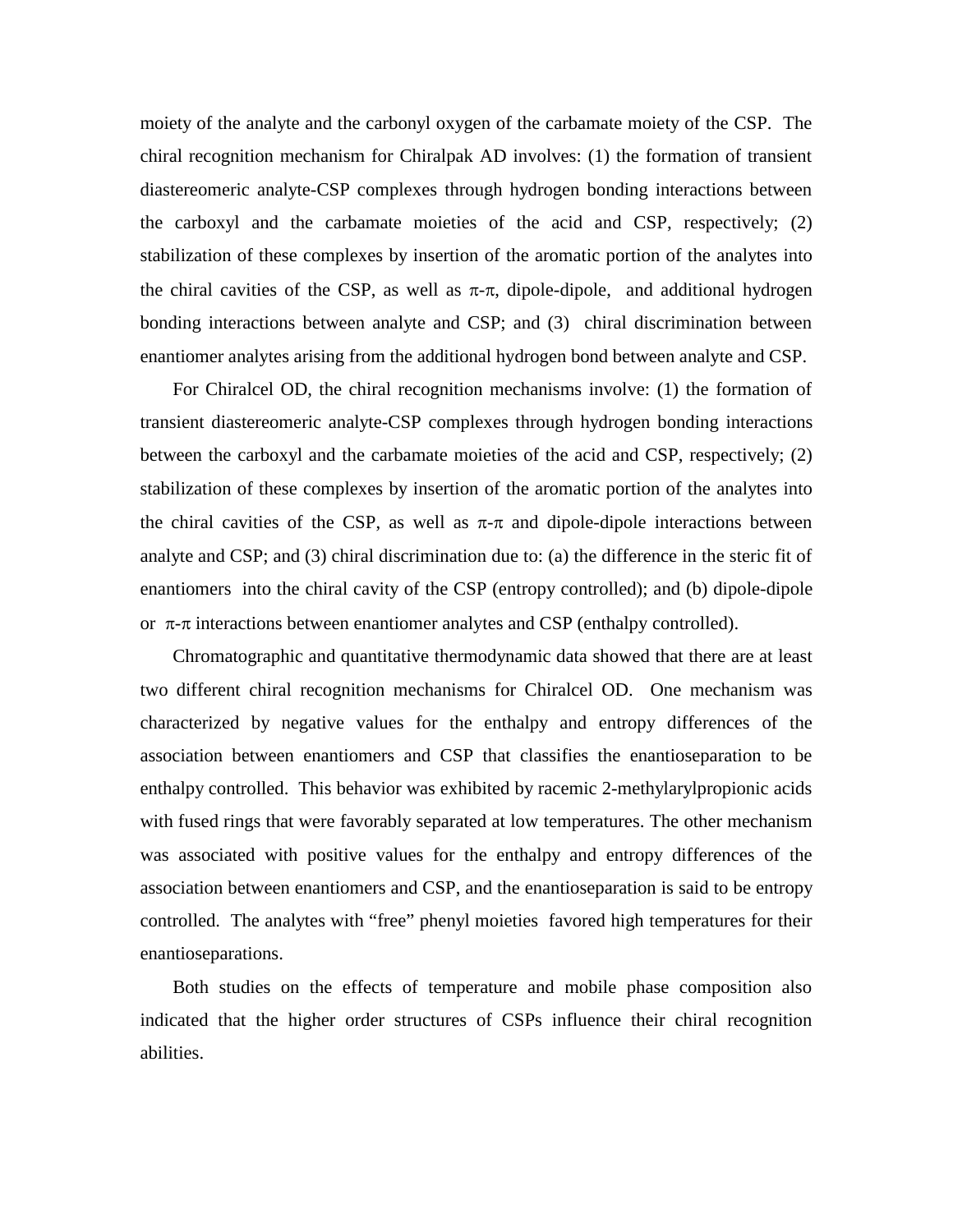#### **ACKNOWLEDGMENTS**

My sincerest gratitude to

- Prof. Harold McNair for his encouragement, guidance and support, specially at the last phase of this research. Prof. McNair also facilitated the financial support towards the end of my stay at the University.
- Dr. Yuri Kazakevich for his continuing encouragement and valuable opinions for my work.
- Dr. James Glanville for his encouragement and helpful comments on the thermodynamic aspect of my research.
- Dr. Glanville also facilitated my return to the University after the car accident.
- Dr. Stephanie Mabic and Sonya Palmer for the verification of the organic chemistry part of this research.
- Dr. Scott Stauffer and Brett Kite for the computer assistance in determining the physical properties of analytes.
- Members of the Chromatography Research Group: Dr. Xiao-wei Sun, Stephanie Armstrong, Troy Wilkerson, Dr. Ivana Bonaccorsi, Gail Reed, Dr. Yuwen Wang, and Mark Schneider who made life in the laboratory bearable.
- Everyone who helped me come back after the car accident including Dr. Joseph Philipps, Dr. Dolly Tiongco, Yonael Teklu, Sophie Hon, Paratransit Personnel, Jeanine Eddleton, Unnamed Friends in the Chemistry Department, and Others.
- Dr. Bernard La Berge, Prof. John Ballweg, and Dr. Titos Quibuyen for making possible my graduate studies at the University.

Jasco Incorporated for loaning the HPLC System.

J.T. Baker for their generosity in donating the chiral columns.

My parents, brothers, and sisters for their encouragement.

With all your encouragement and support this research was made possible.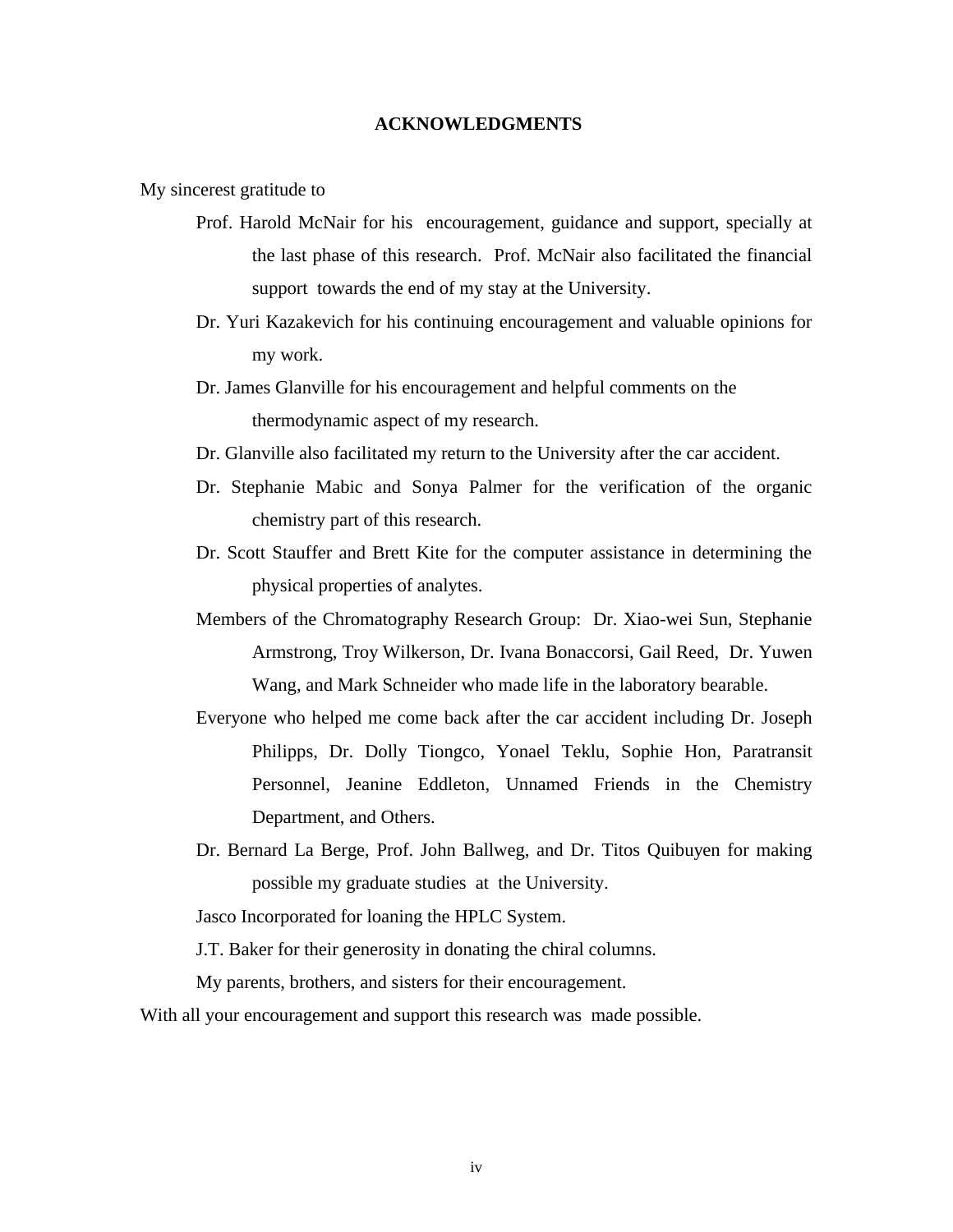## **TABLE OF CONTENTS**

| Abstract                                                  | $\ddot{\rm n}$ |
|-----------------------------------------------------------|----------------|
| Acknowledgments                                           | V              |
| Table of Contents                                         | vi             |
| List of Figures                                           | viii           |
| <b>List of Tables</b>                                     | xi             |
| Chapter I. Introduction                                   | 1              |
| 1.1 Importance of Chiral Separation                       | 1              |
| 1.2 Non-steroidal Antiinflammatory Drugs of 2-Arylmethyl- | 3              |
| propionic Acids                                           |                |
| 1.3 Research Objectives                                   | 7              |
| Chapter II. Historical                                    | 9              |
| 2.1 Chromatographic Methods                               | 10             |
| 2.2 Temperature Dependence of Chiral Separation           | 23             |
| 2.3 Mobile Phase Studies (Polar Modifiers)                | 29             |
| 2.4 Chiral Recognition Mechanism Studies                  | 32             |
| Chapter III. Theory                                       | 38             |
| 3.1 Diastereomeric Analyte-CSP Complexes                  | 38             |
| 3.2 Thermodynamics of Enantioseparation                   | 45             |
| 3.3 Enthalpy-Entropy Compensation                         | 51             |
| 3.4 Generalized Chiral Separation Mechanism               | 53             |
| 3.5 Chiral Recognition Mechanisms for Derivatized Amylose | 55             |
| and Derivatized Cellulose CSPs                            |                |
| Chapter IV. Experimental                                  | 61             |
| 4.1 Instrumentation                                       | 61             |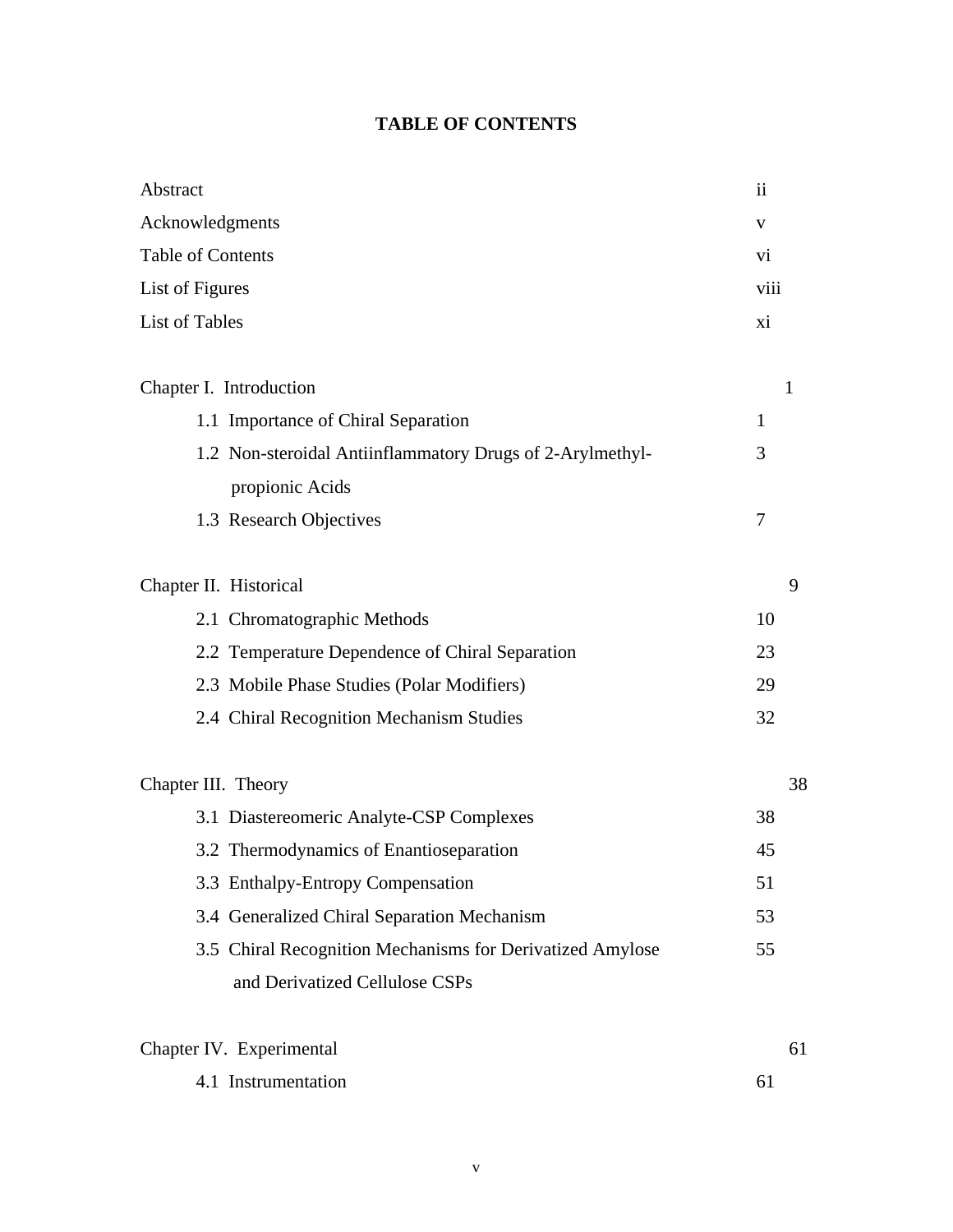|                             | 4.2 Chiral Stationary Phases                                        | 62  |
|-----------------------------|---------------------------------------------------------------------|-----|
|                             | 4.3 Chemical Reagents and Analyte Solutions                         | 63  |
|                             | 4.4 Esterification of Profens                                       | 64  |
|                             | 4.5 Data Treatment                                                  | 65  |
|                             | 4.6 Experimental Procedure                                          | 66  |
|                             | 4.6.1 Preliminary Optimization Studies                              | 66  |
|                             | 4.6.2 Temperature Dependence Studies                                | 67  |
|                             | 4.6.3 Mobile Phase Studies (Polar Modifiers)                        | 68  |
|                             | 4.6.4 Retention and Chiral Recognition Mechanisms                   | 69  |
|                             | Chapter V. Results and Discussion                                   | 71  |
|                             | 5.1 Preliminary Optimization Studies                                |     |
| 71                          |                                                                     |     |
|                             | 5.2 Temperature Dependence Studies                                  | 78  |
|                             | 5.3 Mobile Phase Studies (Polar Modifiers)                          | 91  |
|                             | Acidic Mobile Phase Modifier<br>5.3.1                               | 91  |
|                             | Alcoholic Mobile Phase Modifier<br>5.3.2                            | 111 |
|                             | 5.3.2a Concentration of Alcoholic Mobile Phase Modifier             | 111 |
|                             | Influence of Alcoholic Mobile Phase Modifiers<br>5.3.2 <sub>b</sub> | 114 |
|                             | On Aromatic Hydrocarbons                                            |     |
|                             | 5.3.2c Nature of the Alcoholic Mobile Phase Modifier                | 114 |
|                             | 5.4 Retention and Chiral Recognition Mechanisms                     | 124 |
|                             | Chapter VI. Conclusions                                             | 128 |
| <b>Literature Citations</b> |                                                                     | 131 |
| Vita                        |                                                                     | 143 |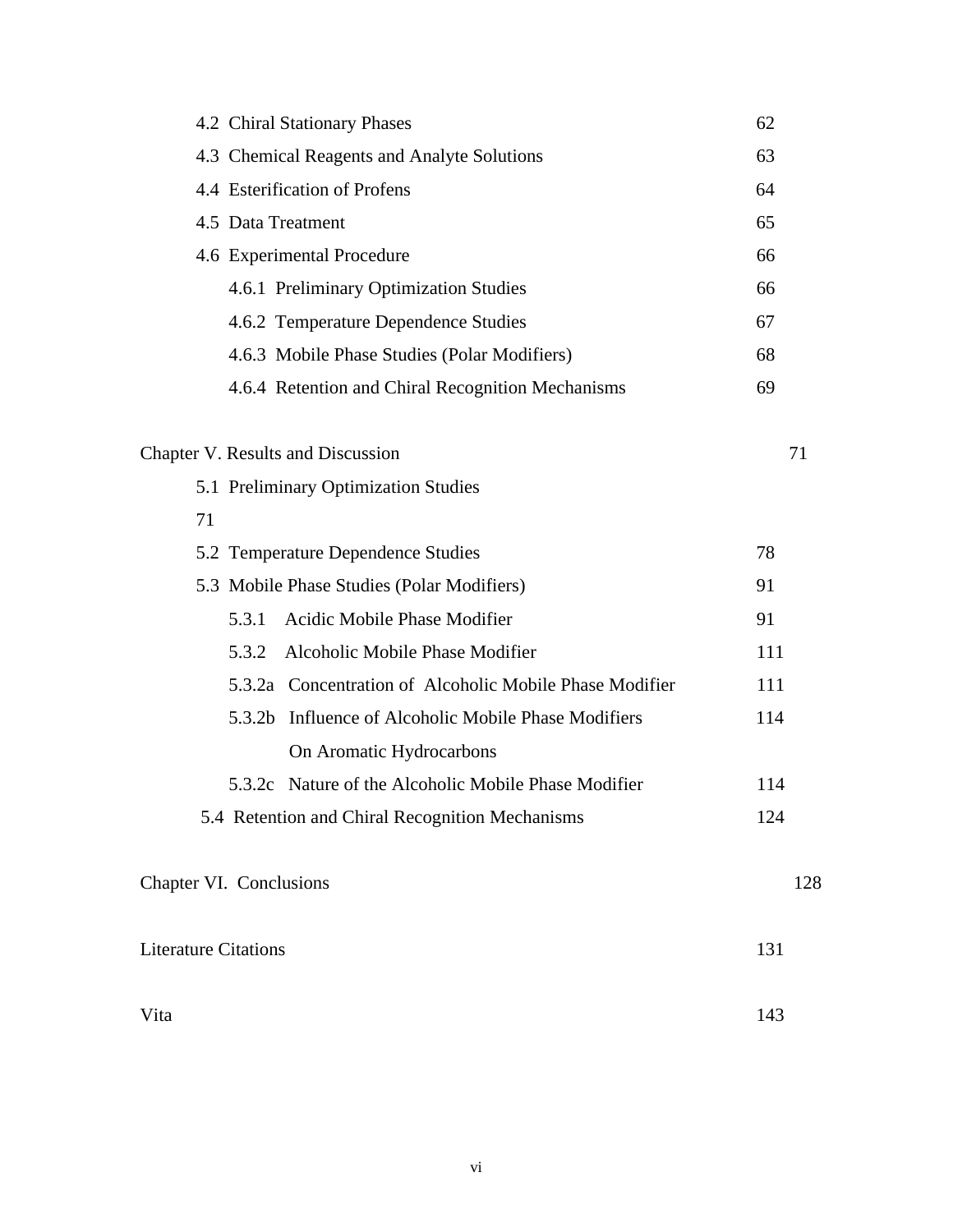## **LIST OF FIGURES**

| Figure 1   | Structures of 2-arylmethylpropionic acids              | $\overline{4}$ |
|------------|--------------------------------------------------------|----------------|
| Figure 2   | Structures of derivatized polysaccharide CSPs          | 6              |
| Figure 3   | Type 1 CSP: N-(3,5-dinitrobenzoyl)phenylglycine        | 15             |
| Figure 4   | Structure of cellulose                                 | 16             |
| Figure 5a  | Structure of $\beta$ -cyclodextrin                     | 20             |
| Figure 5b  | Schematic diagram of cyclodextrin CSP forming          | 20             |
|            | an inclusion complex                                   |                |
| Figure 6   | Categories of chirality                                | 39             |
| Figure 7   | Three Point Model                                      | 40             |
| Figure 8a  | Analyte-CSP interactions: $\pi$ - $\pi$ interactions   | 42             |
|            | and dipole-dipole stacking                             |                |
| Figure 8b  | Analyte-CSP interactions: inclusion                    | 42             |
|            | and hydrogen bonding                                   |                |
| Figure 9   | Van't Hoff plot, $R \ln \alpha$ vs. $1/T$              | 49             |
| Figure 10a | Van't Hoff plot of <b>R</b> ln $k$ vs. $1/T$           | 50             |
|            | (enthalpy controlled enantioseparation)                |                |
| Figure 10b | Van't Hoff plot of <b>R</b> ln $k$ vs. $1/T$           | 50             |
|            | (entropy controlled enantioseparation)                 |                |
| Figure 11  | Adsorption-desorption equilibria                       | 54             |
| Figure 12  | Structure of cellulose trisphenylcarbamate             | 56             |
| Figure 13  | Fischer esterification reaction                        | 64             |
| Figure 14  | HPLC System with temperature control equipment         | 70             |
| Figure 15  | Enantioseparation of racemic ibuprofen on Chiralpak AD | 72             |
| Figure 16  | Enantioseparation of racemic profens on Chiralpak AD   | 75             |
| Figure 17  | Enantioseparation of racemic profens on Chiralcel OD   | 76             |
| Figure 18  | Van't Hoff plot for enantioseparation of profens       | 79             |
|            | on Chiralpak AD                                        |                |
| Figure 19  | Van't Hoff plot for enantioseparation of profens       | 79             |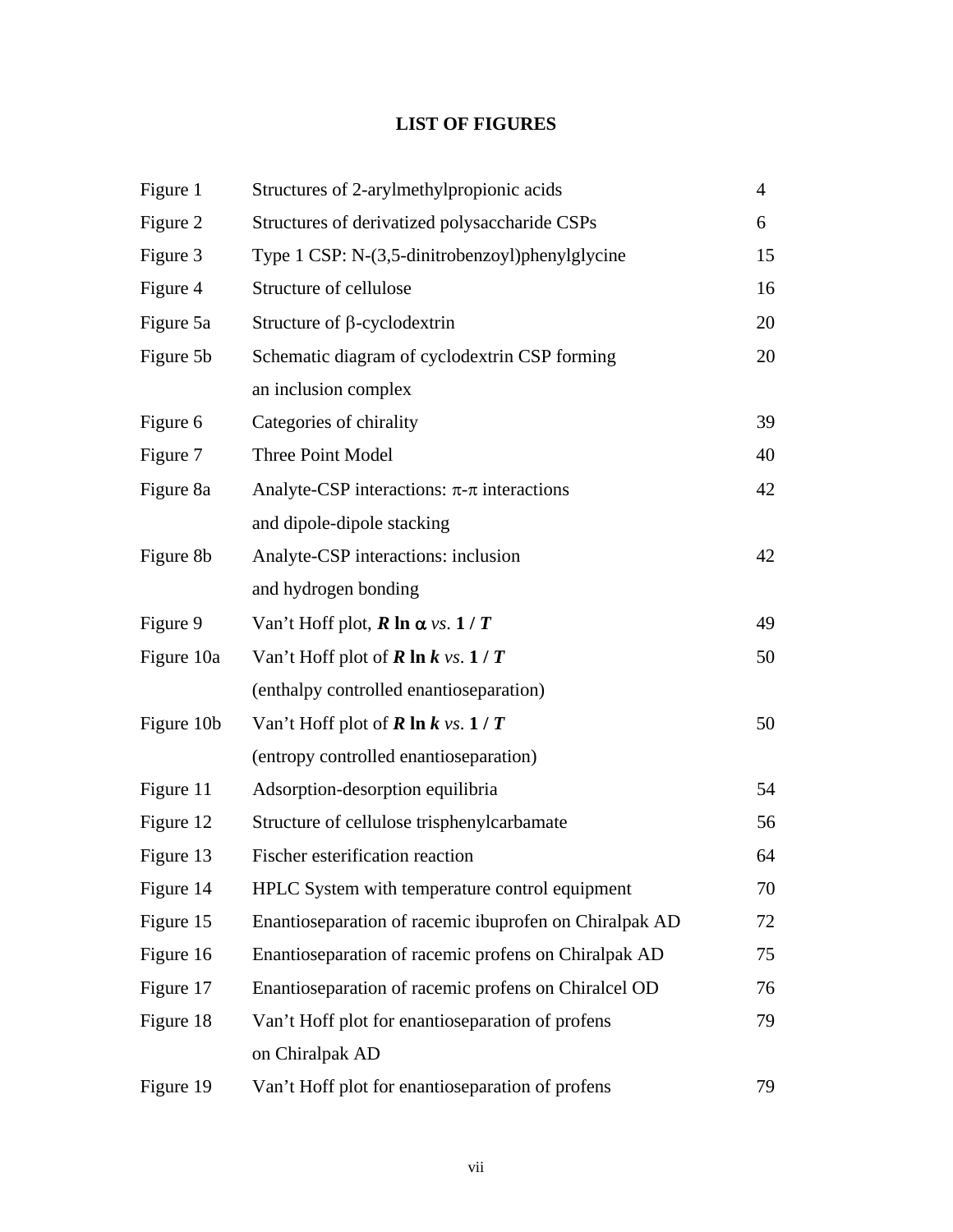on Chiralcel OD

| Figure 20  | Effect of temperature on enantioselectivity          | 81  |
|------------|------------------------------------------------------|-----|
|            | of profens on Chiralpak AD                           |     |
| Figure 21  | Effect of temperature on enantioselectivity          | 81  |
|            | of profens on Chiralcel OD                           |     |
| Figure 22  | Temperature dependence of enantioseparations         | 82  |
|            | on Chiralpak AD                                      |     |
| Figure 23  | Temperature dependence of enantioseparations         | 83  |
|            | on Chiralcel OD                                      |     |
| Figure 24  | $\ln \alpha$ vs. 1 / T plot for enantioseparation of | 85  |
|            | profens on Chiralpak AD                              |     |
| Figure 25  | $\ln \alpha$ vs. 1 / T plot for enantioseparation of | 85  |
|            | profens on Chiralcel OD                              |     |
| Figure 26  | Hydrogen bonding interactions between profen         | 87  |
|            | analyte and CSP                                      |     |
| Figure 27  | Plots of resolution vs. column temperature for the   | 89  |
|            | enantioseparations on Chiralpak AD                   |     |
| Figure 28  | Plots of resolution vs. column temperature for the   | 89  |
|            | enantioseparations on Chiralcel OD                   |     |
| Figure 29  | Structures of additional probe analytes              | 92  |
| Figure 30  | Effect of acidic mobile phase modifiers on the       | 96  |
|            | enantioseparation of ketoprofen on Chiralpak AD      |     |
| Figure 31a | Hydrogen bonding between acidic mobile phase         | 98  |
|            | modifier and profen                                  |     |
| Figure 31b | Hydrogen bonding between acidic mobile phase         | 98  |
|            | modifier and CSP                                     |     |
| Figure 31c | Hydrogen bonding between profen and CSP              | 98  |
| Figure 32a | Hydrogen bonding between ethanol and profen          | 100 |
| Figure 32b | Hydrogen bonding between ethanol and CSP             | 100 |
| Figure 33  | Proposed chiral recognition mechanism for ketoprofen | 102 |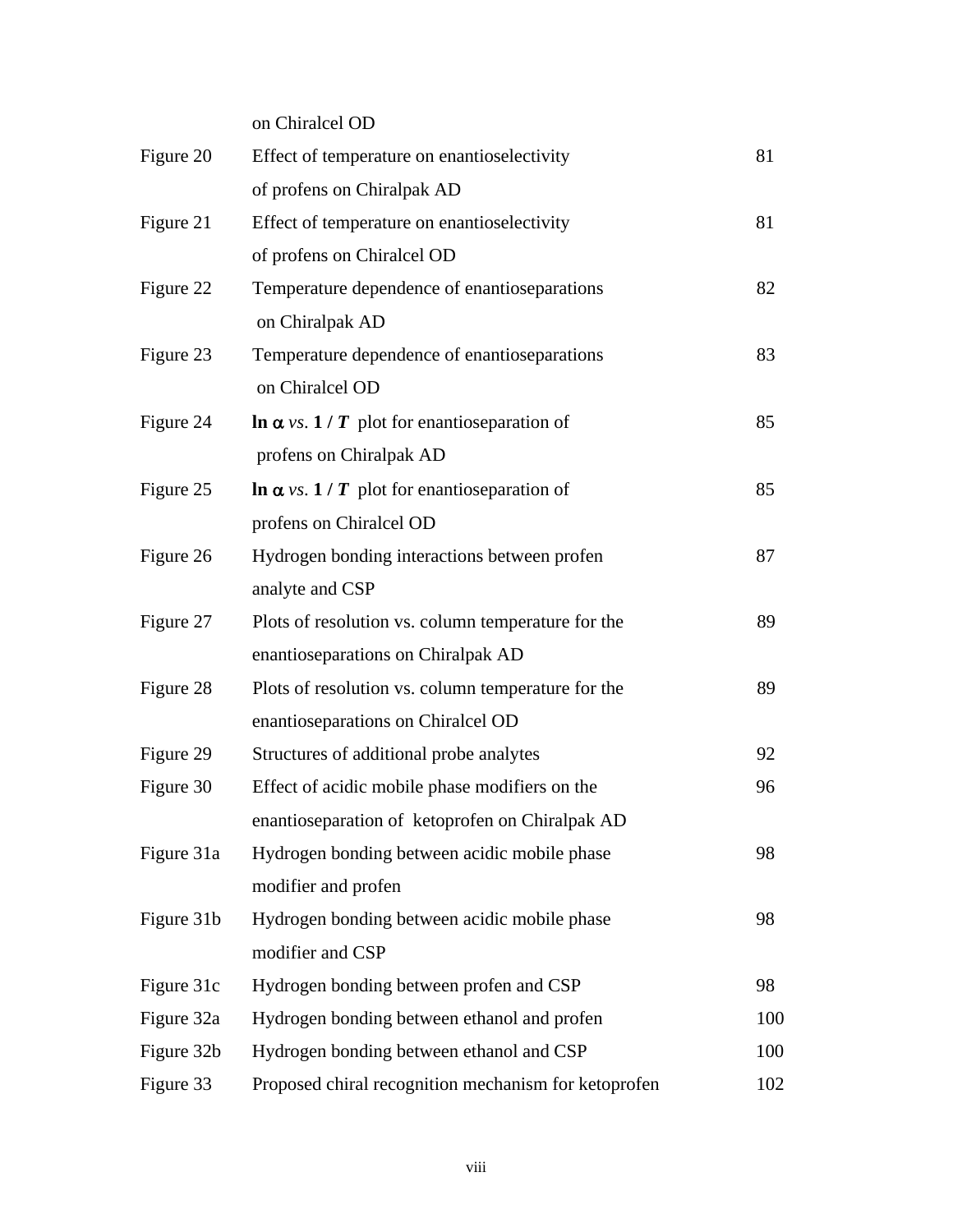|           | on Chiralpak AD showing hydrogen bonding                       |     |
|-----------|----------------------------------------------------------------|-----|
| Figure 34 | Total ion chromatogram and mass spectrum of                    | 108 |
|           | fenoprofen methyl ester                                        |     |
| Figure 35 | Total ion chromatogram and mass spectrum of                    | 109 |
|           | ibuprofen methyl ester                                         |     |
| Figure 36 | Total ion chromatogram and mass spectrum of                    | 110 |
|           | ketoprofen methyl ester                                        |     |
| Figure 37 | Aromatic hydrocarbons and 1,3,5-tri- <i>tert</i> -butylbenzene | 112 |
| Figure 38 | Effect of ethanol concentration on the retention of            | 112 |
|           | profens on Chiralpak AD                                        |     |
| Figure 39 | Influence of acidic mobile phase modifiers on the              | 120 |
|           | enatioseparations of ketoprofen on Chiralpak AD                |     |
| Figure 40 | Influence of alcoholic mobile phase modifiers on the           |     |
|           | enatioseparations of flurbiprofen on Chiralcel OD              | 123 |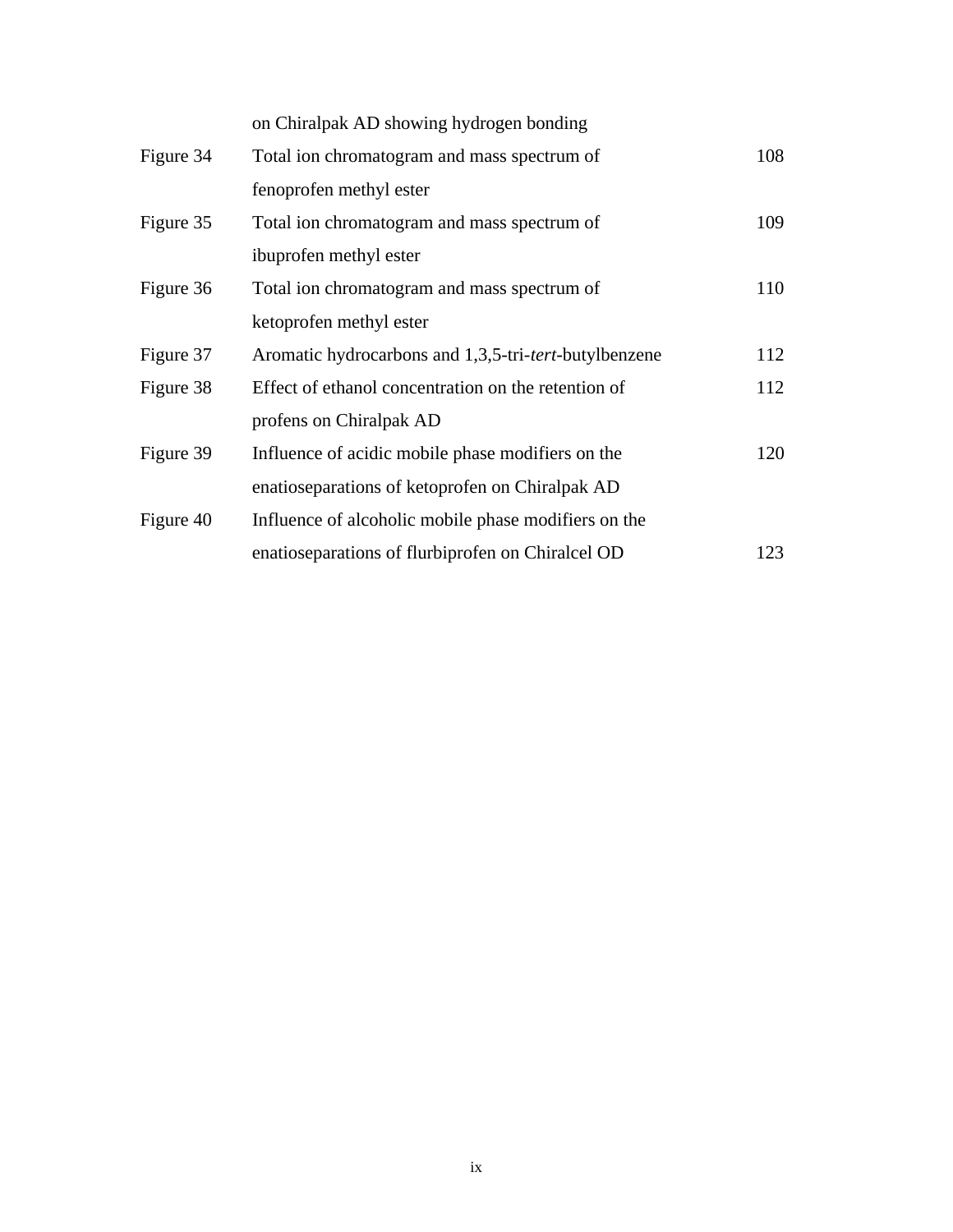## **LIST OF TABLES**

| Table I    | Classification of chiral stationary phases (CSPs)       | 13  |
|------------|---------------------------------------------------------|-----|
| Table II   | Type 2 chiral columns                                   | 18  |
| Table III  | Summary of intermolecular attractions for               | 46  |
|            | diastereomeric complex formation                        |     |
| Table IV   | Chiral separations of racemic profens on Chiralpak AD   | 73  |
|            | and Chiralcel OD                                        |     |
| Table V    | Measured thermodynamic parameters on Chiralpak AD       | 86  |
|            | and Chiralcel OD                                        |     |
| Table VI   | Stuctures and ionization constants of the acidic        | 92  |
|            | mobile phase modifiers                                  |     |
| Table VII  | Influence of acidic mobile phase modifiers on retention | 94  |
|            | and enantioselectivity of profens on Chiralpak AD       |     |
| Table VIII | Influence of acidic mobile phase modifiers on retention | 95  |
|            | and enantioselectivity of profen methyl                 |     |
|            | esters on Chiralpak AD                                  |     |
| Table IX   | Influence of acidic mobile phase modifiers on retention | 104 |
|            | and enantioselectivity of profens on Chiralcel OD       |     |
| Table X    | Influence of acidic mobile phase modifiers on retention | 105 |
|            | and enantioselectivity of profen methyl                 |     |
|            | esters on Chiralcel OD                                  |     |
| Table XI   | Effect of ethanol concentration on enantioselectivity   | 113 |
|            | for profens on Chiralpak AD                             |     |
| Table XII  | Effect of alcoholic modifiers on the retention of       | 115 |
|            | aromatic hydrocarbons on Chiralpak AD                   |     |
| Table XIII | Retention of aromatic hydrocarbons on Chiralcel OD      | 115 |
| Table XIV  | Polarity index and selectivity parameters of            | 116 |
|            | alcoholic mobile phase modifiers                        |     |
| Table XV   | Enantioseparations on Chiralpak AD using different      | 117 |